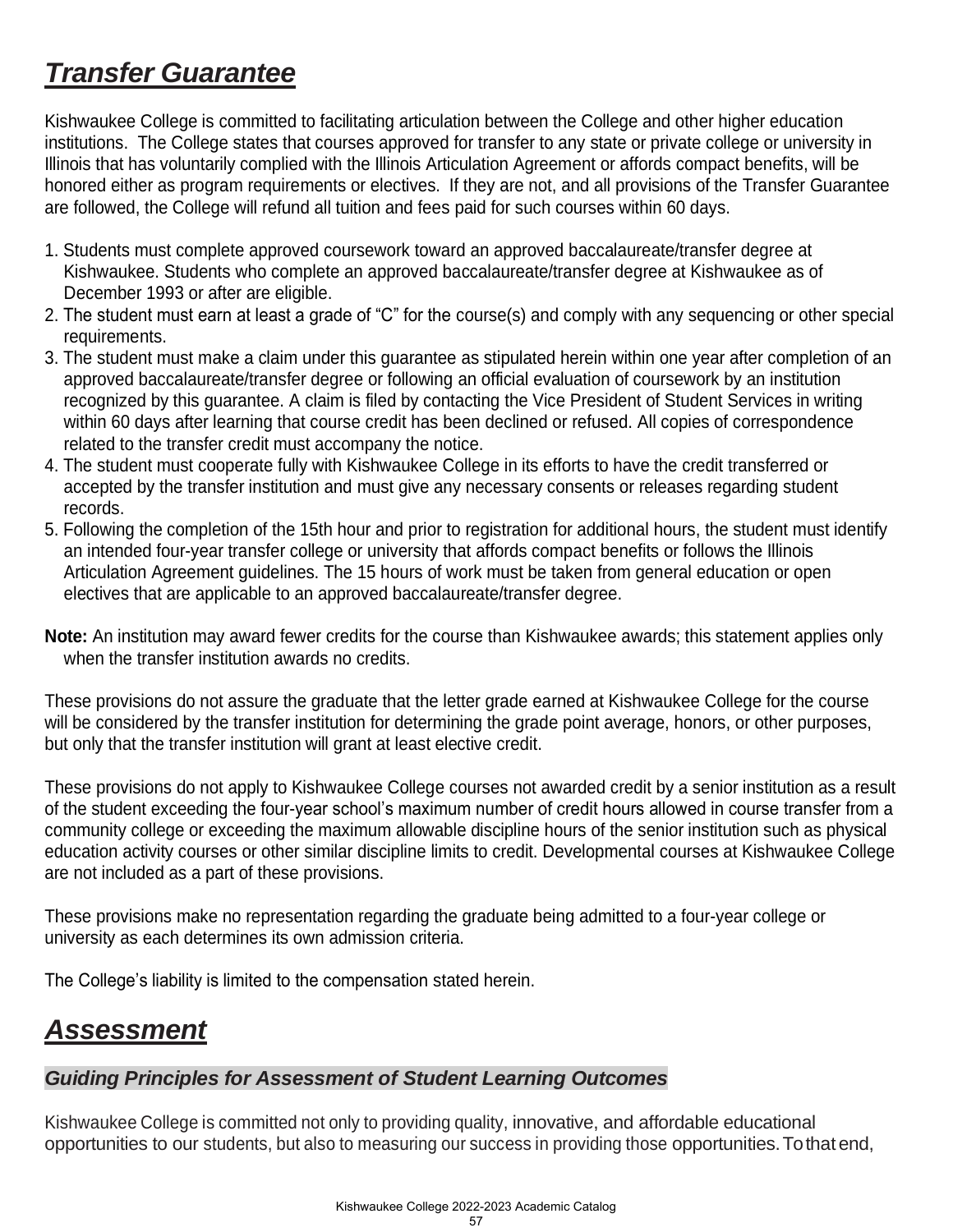the College endeavors to develop student outcome measures that are in line with the following basic principles:

- We affirm the importance of developing student learning outcomes that are derived from our mission statement: Kishwaukee College improves lives through quality, affordable education.
- We maintain that the outcomes developed should be applicable to all of the different constituencies of learners we serve, including those in transfer programs, career technology programs, adult education programs, developmental courses, and continuing education.
- We believe in the importance of measuring outcomes in both curricular programs and co-curricular programs and services such as athletics and student organizations.
- We affirm the importance of measuring outcomes at all levels (college level, program level, course level) and recognize that different measuring instruments may be appropriate at differentlevels.
- We maintain that the importance of outcomes measures is to be found in their invaluable role in the continuous improvement of the educational opportunities we offer at all levels.
- We believe that developing, measuring, and using student learning outcomes is a dynamic process, one that should be a regular part of what we do both in planning and delivering educational opportunities and demonstrating our accountability to ourlearners, our community, and our accreditors.

## *Institutional-Level Student Learning Outcomes*

Kishwaukee College is "improving lives through educational offerings" for all learners who pass through our doors. To that end, we aim to enhance learners' lives by guiding them in the development of a set of four core competences that will enable them to fulfill their educational goals.

**Critical competence:** Learners will be able to understand, apply, and analyze concepts. Learners will develop the ability to organize their thinking about concepts according to the dictates of sound reasoning, as appropriate.Learners will demonstrate the capacity to formulate appropriate conclusions based on their reasoning.

**Creative competence:** Learners will exhibit the ability to recognize connections and transfer concepts between areas, as appropriate. Learners will demonstrate the ability to synthesize concepts and ideas. Learners will use innovative thinking and explore multiple perspectives in formulating solutions to problems encountered in different aspects of their experience.

**Communicative competence:** Learners will be able to formulate a central message and share it with others. Learners will demonstrate the ability to support that central message and present their discourse according to sound organizational principles. Learners will exhibit an appropriate command of the elements necessary for communicating that central message to others.

**Cultural competence:** Learners will recognize the various factors that shape individual and group identity, with an emphasis on the various components of culture. Learners will demonstrate the capacity to engage difference in various social settings.

Individual programs and courses will assess students using a variety of measures. Some include interviews, capstone experiences, course embedded measures, performance demonstrations, and portfolios

## *Program Level Student Learning Outcomes*

ISLO – Institutional Student Learning Outcomes GE PSLO – General Education Program Student Learning Outcomes AAS PSLO – Associate in Applied Science Program Student Learning Outcomes